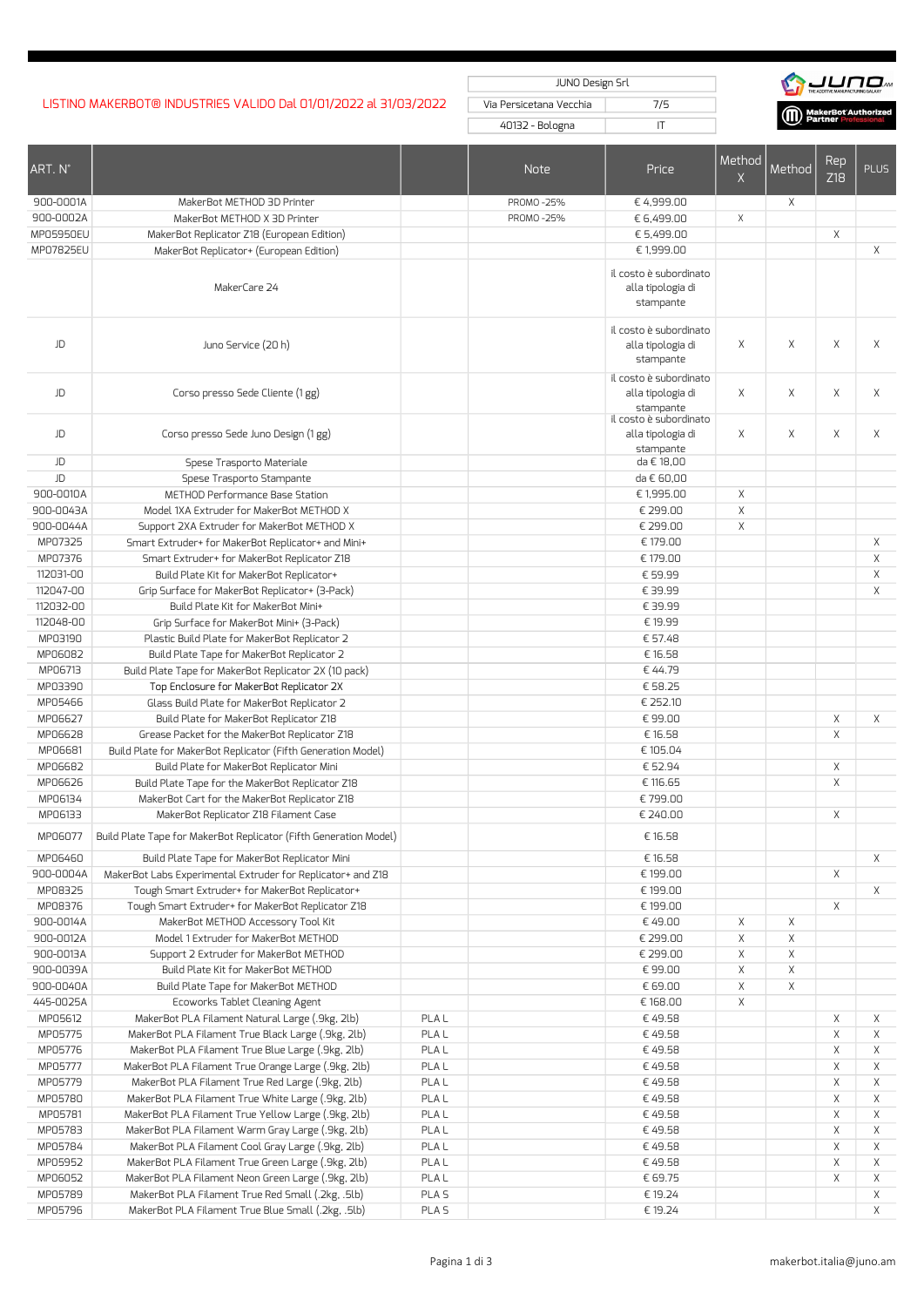| ART. N°                |                                                                                                                   |                             | Note                                                                                                  | Price               | Method<br>X | Method      | Rep<br>Z18  | <b>PLUS</b> |
|------------------------|-------------------------------------------------------------------------------------------------------------------|-----------------------------|-------------------------------------------------------------------------------------------------------|---------------------|-------------|-------------|-------------|-------------|
| MP05791                | MakerBot PLA Filament True Yellow Small (.2kg, .5lb)                                                              | PLA <sub>S</sub>            |                                                                                                       | € 19.24             |             |             |             | Χ           |
| MP05951                | MakerBot PLA Filament True Green Small (.2kg, .5lb)                                                               | PLA <sub>S</sub>            |                                                                                                       | € 19.24             |             |             |             | X           |
| MP05792                | MakerBot PLA Filament Natural Small (.2kg, .5lb)                                                                  | PLA <sub>S</sub>            |                                                                                                       | € 19.24             |             |             |             | X           |
| MP05790                | MakerBot PLA Filament True White Small (.2kg, .5lb)                                                               | PLA <sub>S</sub>            |                                                                                                       | € 19.24             |             |             |             | X           |
| MP05787                | MakerBot PLA Filament True Orange Small (.2kg, .5lb)                                                              | PLA <sub>S</sub>            |                                                                                                       | € 19.24             |             |             |             | Χ           |
| MP05823                | MakerBot PLA Filament True Black Small (.2kg, .5lb)                                                               | PLA <sub>5</sub>            |                                                                                                       | € 19.24             |             |             |             | X           |
| MP05794                | MakerBot PLA Filament Cool Gray Small (.2kg, .5lb)                                                                | PLA <sub>S</sub>            |                                                                                                       | € 19.24             |             |             |             | X           |
| MP05793<br>MP06238     | MakerBot PLA Filament Warm Gray Small (.2kg, .5lb)<br>MakerBot PLA Filament True White XXL (4.5kg, 10lb)          | PLA <sub>S</sub><br>PLA XXL |                                                                                                       | € 19.24<br>€ 226.89 |             |             | X           | X           |
| MP06237                | MakerBot PLA Filament True Black XXL (4.5kg, 10lb)                                                                | <b>PLA XXL</b>              |                                                                                                       | € 226.89            |             |             | $\mathsf X$ |             |
| MP06228                | MakerBot PLA Filament Cool Gray XXL (4.5kg, 10lb)                                                                 | PLA XXL                     |                                                                                                       | € 226.89            |             |             | Χ           |             |
| MP02915                | MakerBot ABS Filament True Gray (1kg, 2.2lb)                                                                      | ABS                         |                                                                                                       | €49.58              |             |             |             |             |
| MP01973                | MakerBot ABS Filament True Blue (1kg, 2.2lb)                                                                      | AB <sub>5</sub>             |                                                                                                       | €49.58              |             |             |             |             |
| MP01968                | MakerBot ABS Filament Natural (1kg, 2.2lb)                                                                        | AB <sub>5</sub>             |                                                                                                       | €45.38              |             |             |             |             |
| MP01970                | MakerBot ABS Filament True White (1kg, 2.2lb)                                                                     | AB <sub>5</sub>             |                                                                                                       | €49.58              |             |             |             |             |
| MP01978                | MakerBot ABS Filament True Orange (1kg, 2.2lb)                                                                    | <b>ABS</b>                  |                                                                                                       | €49.58              |             |             |             |             |
| 375-0007A              | MakerBot Tough Filament Onyx Black Large (.9kg, 2lb)                                                              | Tough                       |                                                                                                       | € 65.00             |             |             | X           | X           |
| 375-0008A              | MakerBot Tough Filament Stone White Large (.9kg, 2lb)                                                             | Tough                       |                                                                                                       | € 65.00             |             |             | Χ           | X           |
| 375-0009A              | MakerBot Tough Filament Safety Orange Large (.9kg, 2lb)                                                           | Tough                       |                                                                                                       | € 65.00             |             |             | X           | X           |
| MP06997                | MakerBot Tough Filament Slate Gray Large (.9kg, 2lb)                                                              | Tough                       |                                                                                                       | € 65.00             |             |             | Χ           | X           |
| 375-0001A              | MakerBot METHOD Tough Filament Slate Grey (.75kg, 1.65lb)                                                         | Tough                       |                                                                                                       | € 69.00             | Χ           | X           |             |             |
| 375-0003A<br>375-0004A | MakerBot METHOD Tough Filament Onyx Black (.75kg, 1.65lb)                                                         | Tough                       |                                                                                                       | € 69.00             | Χ<br>X      | Χ           |             |             |
|                        | MakerBot METHOD Tough Filament Stone White (.75kg, 1.65lb)                                                        | Tough                       |                                                                                                       | € 69.00             |             | Χ           |             |             |
| 375-0005A              | MakerBot METHOD Tough Filament Safety Orange (.75kg, 1.65lb)                                                      | Tough                       |                                                                                                       | € 69.00             | X           | Χ           |             |             |
| 375-0006A<br>375-0020A | MakerBot METHOD PLA Filament Cool Grey (.75kg, 1.65lb)<br>MakerBot METHOD PLA Filament True Black (.75kg, 1.65lb) | PLA<br>PLA                  |                                                                                                       | € 59.00<br>€ 59.00  | X<br>X      | X<br>X      |             |             |
| 375-0016A              | MakerBot METHOD PLA Filament True White (.75kg, 1.65lb)                                                           | PLA                         |                                                                                                       | € 59.00             | $\mathsf X$ | $\mathsf X$ |             |             |
| 375-0017A              | MakerBot METHOD PLA Filament True Orange (.75kg, 1.65lb)                                                          | PLA                         |                                                                                                       | € 59.00             | X           | X           |             |             |
| 375-0018A              | MakerBot METHOD PLA Filament True Red (.75kg, 1.65lb)                                                             | PLA                         |                                                                                                       | € 59.00             | X           | X           |             |             |
| 375-0019A              | MakerBot METHOD PLA Filament Natural (.75kg, 1.65lb)                                                              | PLA                         |                                                                                                       | € 59.00             | X           | Χ           |             |             |
| 375-0002A              | MakerBot METHOD PVA Support Filament (.45kg, 1lb)                                                                 | <b>PVA</b>                  |                                                                                                       | €79.00              | X           | X           |             |             |
| 375-0013A              | MakerBot METHOD PETG Filament Natural (.75kg, 1.65lb)                                                             | PETG                        |                                                                                                       | € 69.00             | X           | X           |             |             |
| 375-0028A              | MakerBot METHOD PETG Filament Red (.75kg, 1.65lb)                                                                 | PETG                        |                                                                                                       | € 69.00             | X           | Χ           |             |             |
| 375-0029A              | MakerBot METHOD PETG Filament Black (.75kg, 1.65lb)                                                               | PETG                        |                                                                                                       | € 69.00             | $\mathsf X$ | X           |             |             |
| 375-0021A              | MakerBot METHOD X ABS Filament Natural (.65kg, 1.43lb)                                                            | AB <sub>5</sub>             |                                                                                                       | € 69.00             | $\mathsf X$ |             |             |             |
| 375-0022A              | MakerBot METHOD X ABS Filament Orange (.65kg, 1.43lb)                                                             | ABS                         |                                                                                                       | € 69.00             | $\mathsf X$ |             |             |             |
| 375-0023A              | MakerBot METHOD X ABS Filament White (.65kg, 1.43lb)                                                              | AB <sub>5</sub>             |                                                                                                       | € 69.00             | Χ           |             |             |             |
| 375-0024A              | MakerBot METHOD X ABS Filament Red (.65kg, 1.43lb)                                                                | ABS                         |                                                                                                       | € 69.00             | $\mathsf X$ |             |             |             |
| 375-0025A              | MakerBot METHOD X ABS Filament Black (.65kg, 1.43lb)                                                              | AB <sub>5</sub>             |                                                                                                       | € 69.00             | Χ           |             |             |             |
| 375-0026A<br>375-0015A | MakerBot METHOD X ABS Filament Gray (.65kg, 1.43lb)                                                               | ABS                         |                                                                                                       | € 69.00             | Χ           |             |             |             |
| 375-0031A              | MakerBot METHOD X SR-30 Support Filament (.45kg, 1lb)<br>MakerBot METHOD X ASA Filament Black (.65kg, 1.43lb)     | Soluble<br><b>ASA</b>       |                                                                                                       | €99.00<br>€ 69.00   | X<br>Χ      |             |             |             |
| 375-0034A              | MakerBot METHOD X ASA Filament White (.65kg, 1.43lb)                                                              | <b>ASA</b>                  |                                                                                                       | € 69.00             | Χ           |             |             |             |
| 375-0035A              | MakerBot METHOD X ASA Filament Red (.65kg, 1.43lb)                                                                | <b>ASA</b>                  |                                                                                                       | € 69.00             | Χ           |             |             |             |
| 375-0033A              | MakerBot METHOD Nylon Filament Black (.69kg, 1.54lb)                                                              | <b>NYLON</b>                |                                                                                                       | € 69.00             | Χ           | Χ           |             |             |
| 111752-00              | MakerBot Replicator Z18 Tough PLA Bundle                                                                          |                             | * 3x MakerBot Tough PLA Slate Gray<br>900g Large Spools<br>* 1x MakerBot Tough PLA Smart<br>Extruder+ | € 379.00            |             |             | Χ           |             |
| 375-0043A              | MakerBot Sketch PLA Filament Orange (1kg, 2.2lbs)                                                                 | Sketch PLA                  |                                                                                                       | € 55.00             |             |             |             |             |
| 375-0045A              | MakerBot Sketch PLA Filament Red (1kg, 2.2lbs)                                                                    | Sketch PLA                  |                                                                                                       | € 55.00             |             |             |             |             |
| 375-0046A              | MakerBot Sketch PLA Filament White (1kg, 2.2lbs)                                                                  | Sketch PLA                  |                                                                                                       | € 55.00             |             |             |             |             |
| 375-0047A              | MakerBot Sketch PLA Filament Blue (1kg, 2.2lbs)                                                                   | Sketch PLA                  |                                                                                                       | € 55.00             |             |             |             |             |
| 375-0048A<br>375-0049A | MakerBot Sketch PLA Filament Black (1kg, 2.2lbs)<br>MakerBot Sketch PLA Filament Gray (1kg, 2.2lbs)               | Sketch PLA                  |                                                                                                       | € 55.00<br>€ 55.00  |             |             |             |             |
| 375-0051A              | MakerBot Sketch PLA Filament Yellow (1kg, 2.2lbs)                                                                 | Sketch PLA<br>Sketch PLA    |                                                                                                       | € 55.00             |             |             |             |             |
| 375-0053A              | MakerBot Sketch PLA Filament Green (1kg, 2.2lbs)                                                                  | Sketch PLA                  |                                                                                                       | € 55.00             |             |             |             |             |
| 375-0041A              | MakerBot Sketch Tough Filament Orange (1kg, 2.2lbs)                                                               | Sketch Tough                |                                                                                                       | € 65.00             |             |             |             |             |
| 375-0054A              | MakerBot Sketch Tough Filament Gray (1kg, 2.2lbs)                                                                 | Sketch Tough                |                                                                                                       | € 65.00             |             |             |             |             |
| 375-0055A              | MakerBot Sketch Tough Filament Onyx Black (1kg, 2.2lbs)                                                           | Sketch Tough                |                                                                                                       | € 65.00             |             |             |             |             |
| 375-0056A              | MakerBot Sketch Tough Filament Stone White (1kg, 2.2lbs)                                                          | Sketch Tough                |                                                                                                       | € 65.00             |             |             |             |             |
| 900-0055A              | MakerBot Sketch Filament 5 Pack (5 PLA)                                                                           | Sketch PLA                  |                                                                                                       | € 247.00            |             |             |             |             |
| 900-0056A              | MakerBot Sketch Filament 4 Pack (4 Tough)                                                                         | Pack<br>Sketch PLA          |                                                                                                       | € 234.00            |             |             |             |             |
| Sketch                 | MakerBot Sketch 3D Classroom Bundle                                                                               | Pack<br>Sketch              |                                                                                                       | € 1,799.00          |             |             |             |             |
| Classroom<br>900-0054B | MakerBot Labs Gen 2 Experimental Extruder for Method                                                              | Classroom                   |                                                                                                       | €349.00             | Χ           | Χ           |             |             |
|                        |                                                                                                                   |                             |                                                                                                       |                     |             |             |             |             |